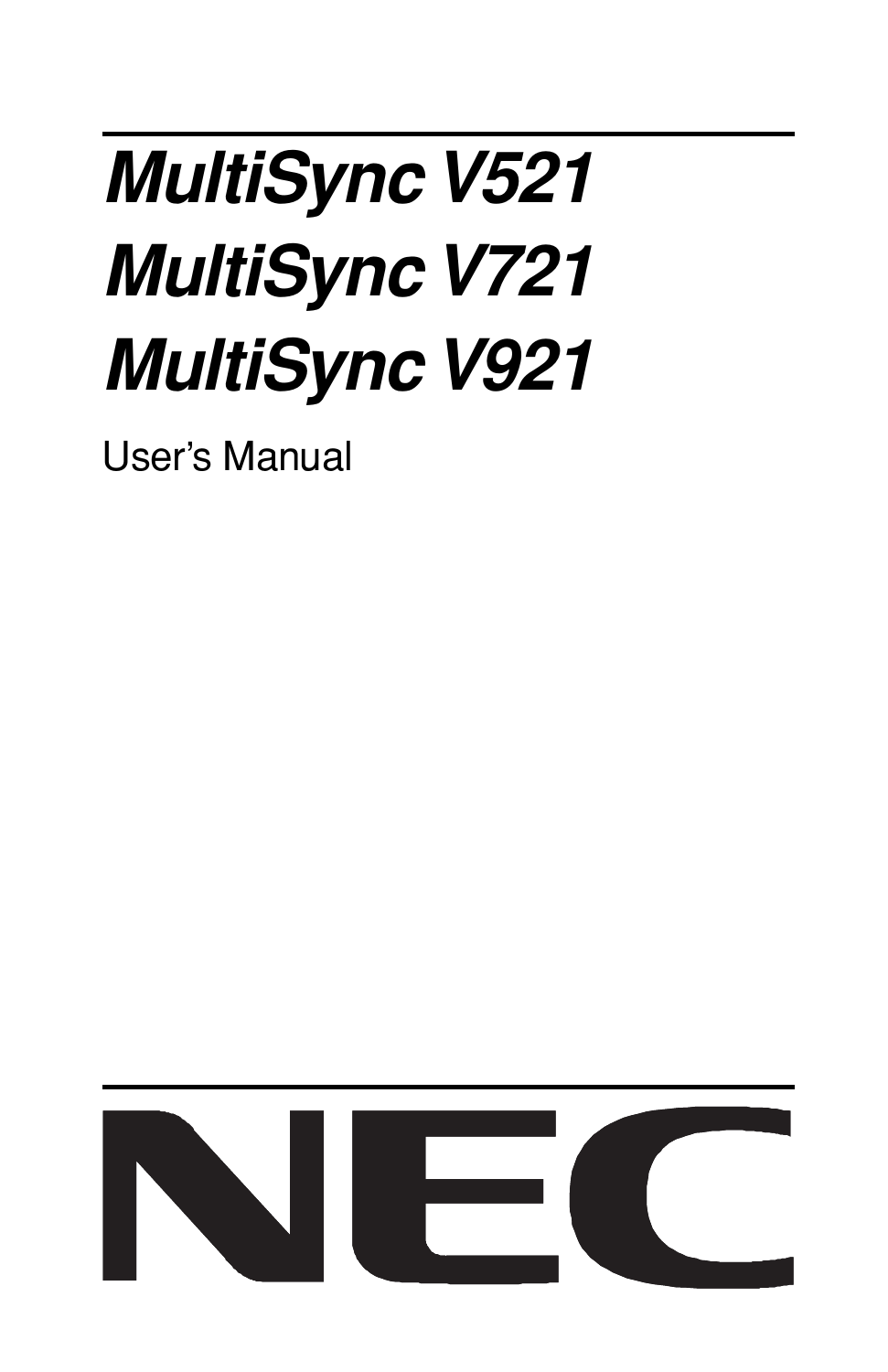### **Declaration of the Manufacturer**

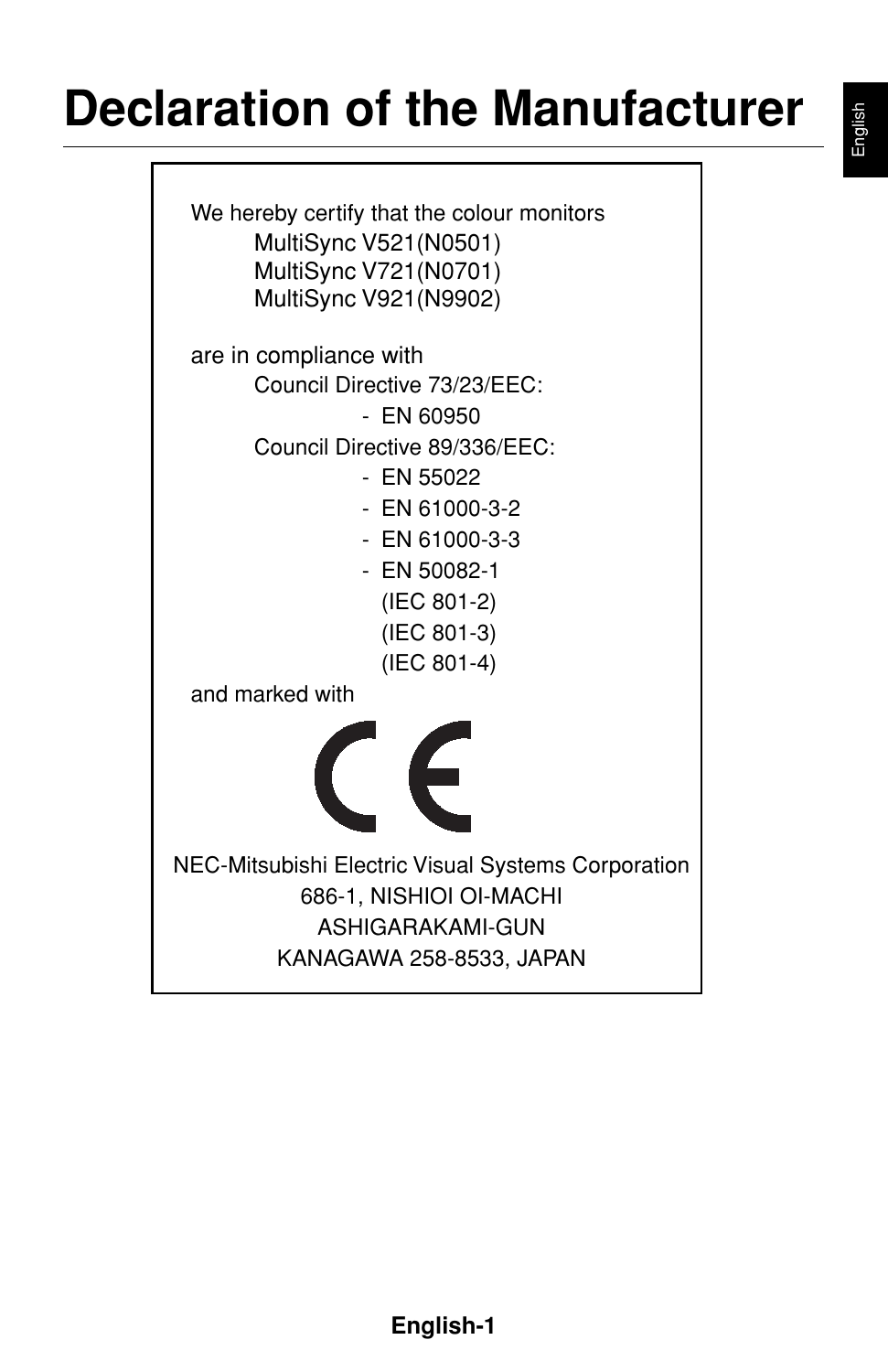## **Safety Instruction**

Caution:

When operating the MultiSync V521/V721/V921 with a 220-240V AC power source in Europe except UK, use the power cord provided with the monitor.

In UK, a BS approved power cord with moulded plug has a Black (five Amps) fuse installed for use with this equipment. If a power cord is not supplied with this equipment please contact your supplier.

When operating the MultiSync V521/V721/V921 with a 220-240V AC power source in Australia, use the power cord provided with the monitor.

For all other cases, use a power cord that matches the AC voltage of the power outlet and has been approved by and complies with the safety standard of your particular country.

### **ENERGY STAR® Product**

As an ENERGY STAR Partner, NEC-Mitsubishi Electronics Display of America Inc. has determined that this product meets the ENERGY STAR guidelines for energy efficiency. The ENERGY STAR emblem does not represent EPA endorsement of any product or service.

IBM is registered trademark of International Business Machines Corporation Apple and Macintosh are registered trademarks of Apple Computer Inc. Microsoft and Windows are registered trademarks of the Microsoft Corporation. ENERGY STAR is a U.S. registered mark. NEC is a registered trademark of NEC Corporation. All other trademarks or registered trademarks are property of their respective owners.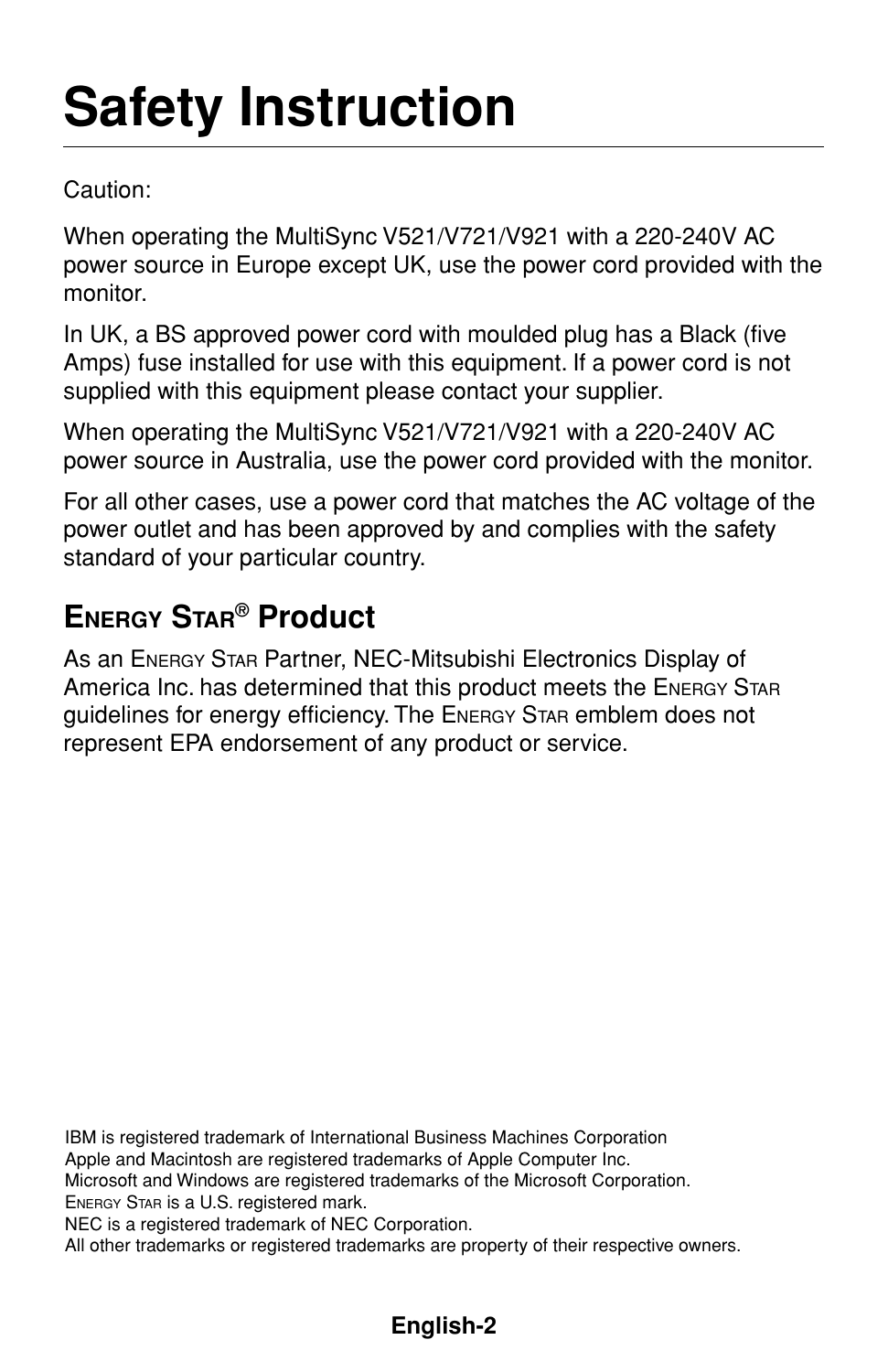## **Contents**

V Series monitor box\* should contain the following:

- MultiSync V Series Monitor with tilt / swivel base MultiSync V521, MultiSync V721 or MultiSync V921
- Power cord
- Captive Signal Cable
- User's manual
- CD-ROM includes complete User's Manual in PDF format and Windows related files (Inf file and color profile). To see the complete User's Manual, Acrobat Reader 4.0 must be installed on your PC.



Remember to save your original box and packing material to transport or ship the monitor.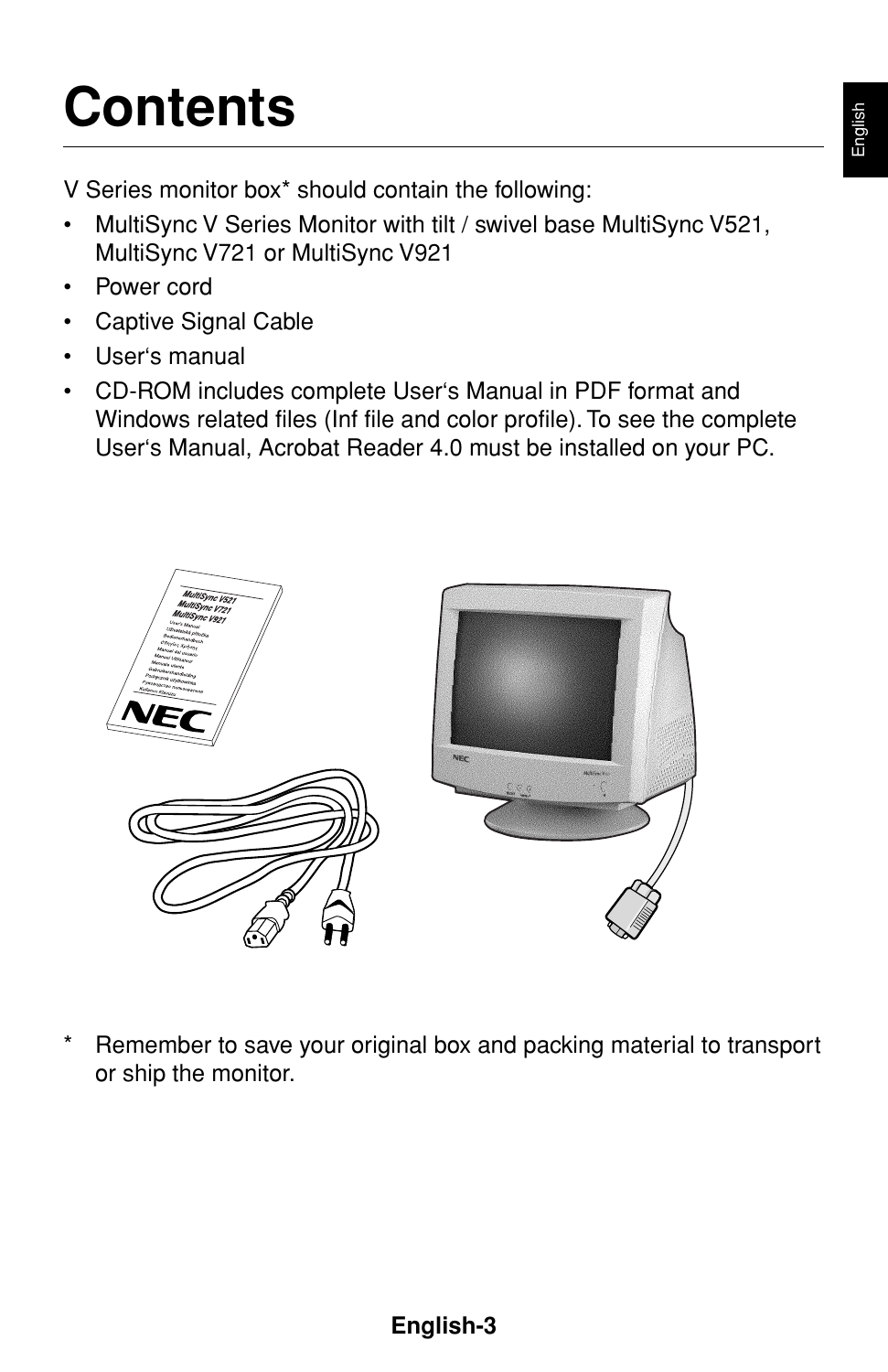## **Tilt / swivel base fixing, removing**

### **Fixing**

This product consists of the MultiSync monitor and the tilt / swivel base.

When fixing the tilt / swivel base to the MultiSync monitor, please follow the steps below.

- Push the six hooks of the tilt / swivel base into the six holes at the bottom of the MultiSync monitor.
- Then slide the tilt /swivel base forward.
- Then the latch above the tilt / swivel base engages it is secure.



### **Removing**

Please removing the tilt / swivel base when transporting for repair.

- Push down the latch of the MultiSync monitor and pull out the tilt / swivel base.
- Slide backward the tilt / swivel base from the front of the MultiSync monitor.
- Pull out the tilt / swivel base from the holes of the MultiSync monitor.





**English-4**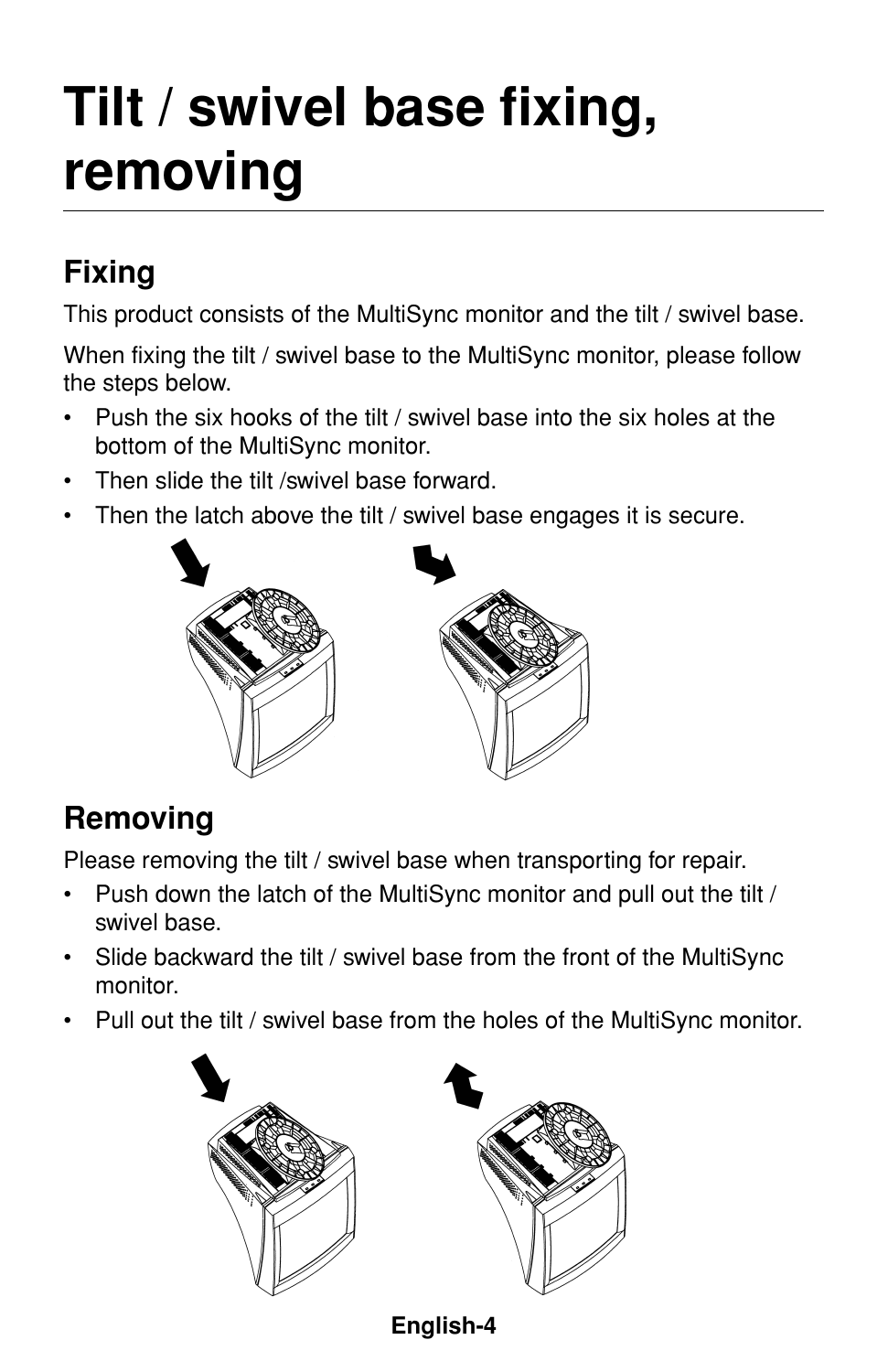## **Quick Start**

### **To attach the MultiSync V Series monitor to your system, follow these instruction:**

- 1. Turn off the power to your computer and MultiSync monitor.
- 2. If necessary, install the display card. For more information, refer to the display card manual.
- 3. **For the PC:** Connect the 15-pin mini D-SUB of the captive signal cable to the connector of the display card in your system (**Figure A.1**) Tighten all screws.

**For the Mac:** Connect the Macintosh Cable Adapter (not included) to the monitor connector on the Macintosh (**Figure B.1**). Attach the 15-pin mini D-SUB end of the captive signal cable to the Macintosh cable adapter on the computer (**Figure B.1**). Tighten all screws.

- 4. Connect one end of the power cord to the MultiSync V Series monitor and the other end to the power outlet (**Figure C.1**).
- 5. Turn on the monitor (**Figure D.1**) and the computer.
- 6. This completes the installation.
- **NOTE:** If you have any problems, please refer to the **Troubleshooting** section of this User's Manual.



**Figure A.1**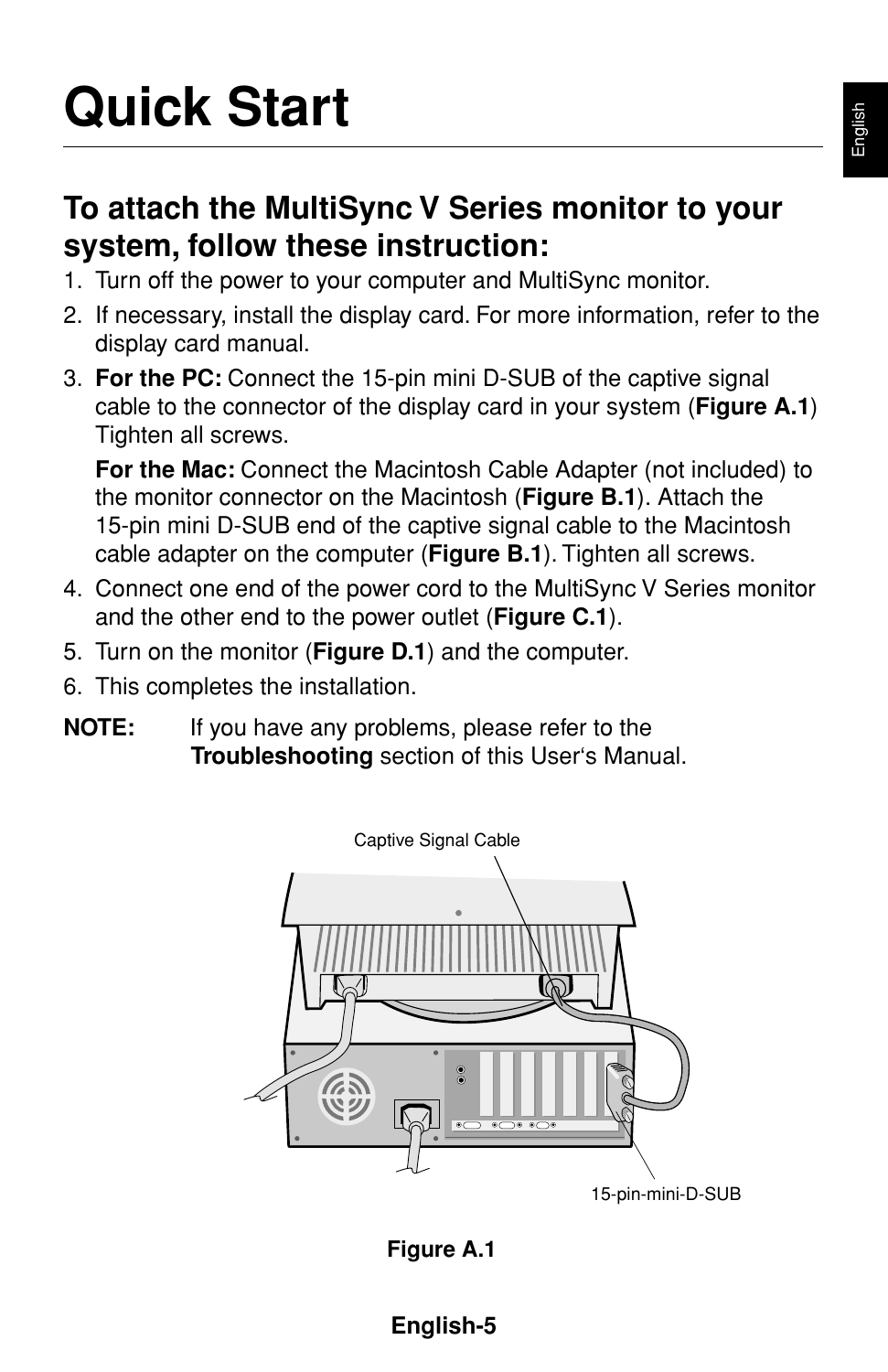









**English-6 Figure D.1**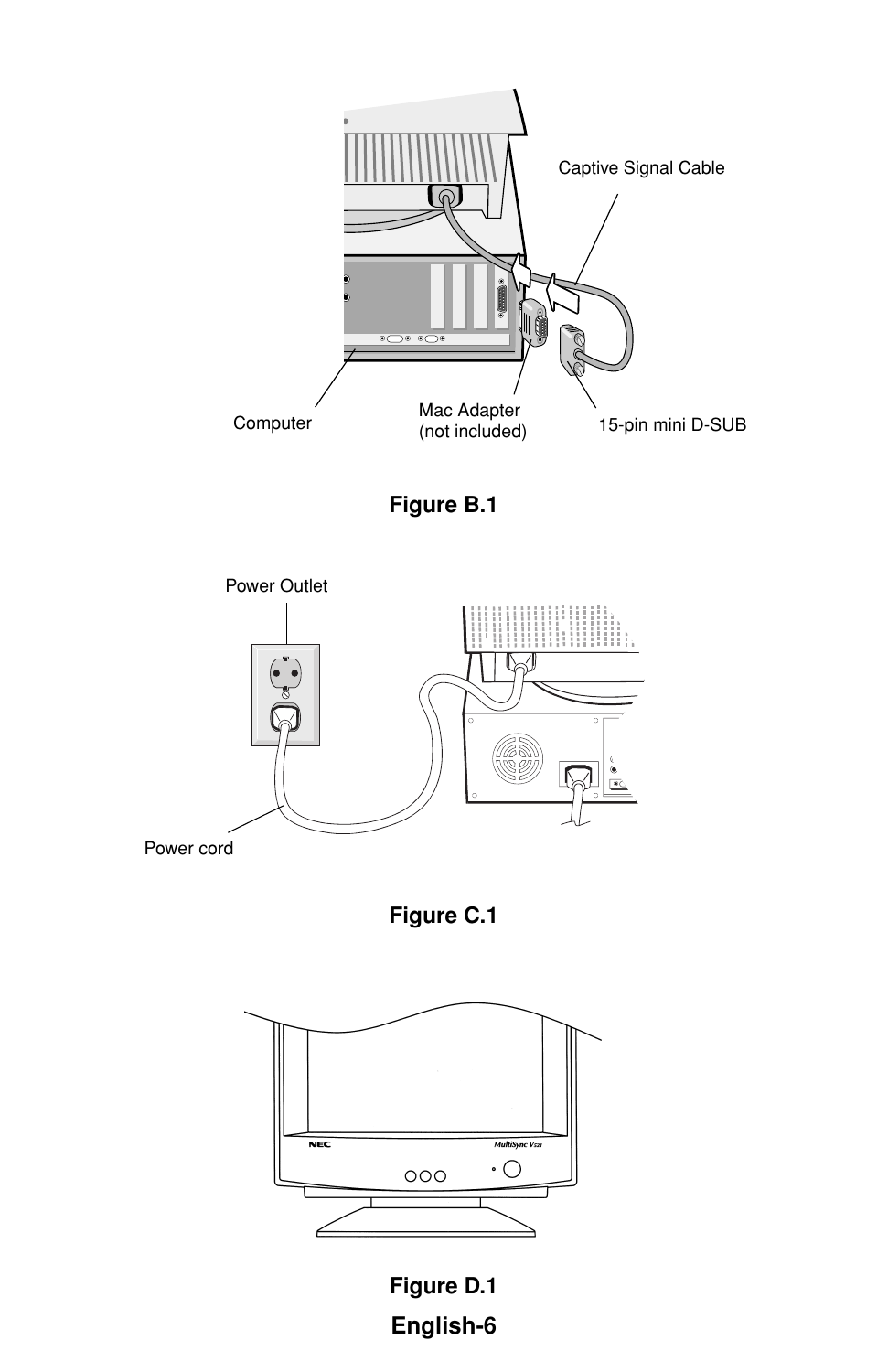### **Controls**

### **OSM (On-screen Manager) control buttons on the front of the monitor function as follows:**

| SELECT            | Enters and exits the OSM menu.                                                                                                                                                   |  |
|-------------------|----------------------------------------------------------------------------------------------------------------------------------------------------------------------------------|--|
| <b>CONTROL-/+</b> | Selects one of the controls and decreases or increases<br>the adjustment.                                                                                                        |  |
| <b>RESET</b>      | Resets the highlighted control to the factory setting.<br>Press -/+ button at the same time for approximately<br>1 sec.                                                          |  |
| Ċ.                | <b>BRIGHTNESS:</b> Adjusts the overall image and background<br>screen brightness.                                                                                                |  |
| ◑                 | <b>CONTRAST:</b> Adjusts the image brightness in relation to the<br>background. (Contrast control is also effective with "-,+"<br>button even though OSM window is not visible.) |  |
| R                 | Red Color Control: Adjust the red contrast of the display.                                                                                                                       |  |
| G                 | Green Color Control: Adjust the green contrast of the<br>display.                                                                                                                |  |
| в                 | <b>Blue Color Control:</b> Adjust the blue contrast of the display.                                                                                                              |  |
| □                 | Horizontal: Moves the image horizontally left or right.                                                                                                                          |  |
| ri h              | Vertical position: Moves the image vertically up or down.                                                                                                                        |  |
| اد                | Horizontal size: Decreases or increases the horizontal size<br>of the image.                                                                                                     |  |
| $\ddagger$        | <b>Vertical size:</b> Decreases or increases the vertical size of the                                                                                                            |  |

The **Geometry** controls allow you to adjust the curvature or angle of the sides of your display.



image.

**Pincushion/Barrel:** Decreases or increases the curvature of the sides either inward or outward.



**Trapezoid:** Decreases or increases the bottom of the screen to be the same as the top.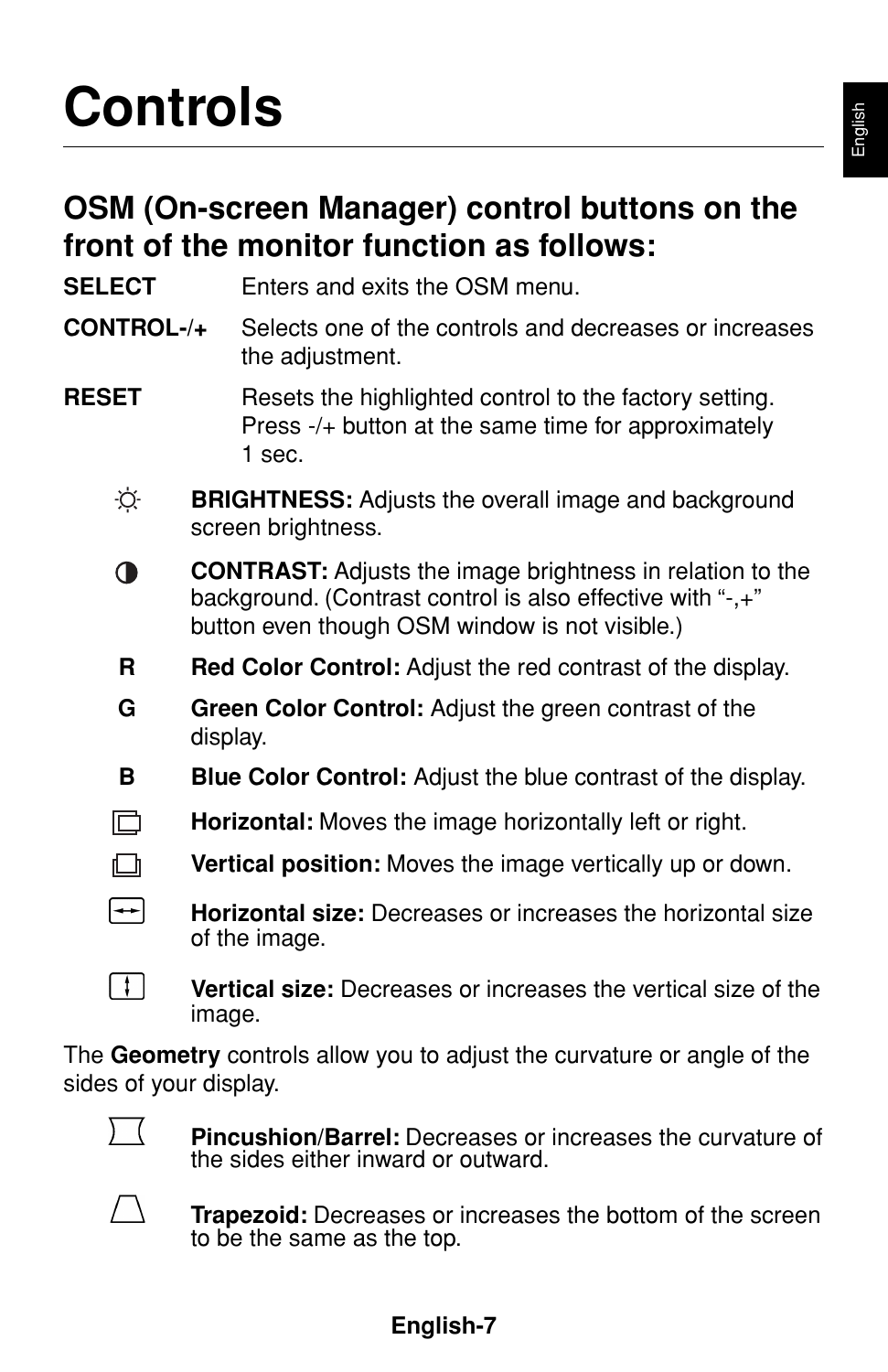**Parallelogram:** Decreases or increases the tilt of the sides either to the left or right.



 $\frac{1}{2}$ 

**Bow (Pincushion Balance):** Decreases or increases the curvature of the sides either to the left or right.



**Rotates:** Rotates the image.

**Degauss:** Select the degauss icon on "Icon select window" and push "SELECT" button. It will eliminate the stray magnetic field and correct the scan of the electron beam, which affect the purity, focus and convergence.

**Note:** Allow a minimum interval of 20 minutes to elapse between uses of the degauss function.

**Color Temperature:** Select the Color Temperature icon on "Icon Select Window" and push "SELECT" button. **9300K**  (V521/V721)

- It can be switched to change the color Temperature. (9300K, 7550K, 6550K, user) **9300** (V921)
	- **OSD OSD:** There are 3 background colours (Blue, Black, and white). These can be selected by "SELECT" button after the selection of "OSD" on "Icon select window".

**EXIT:** To exit OSM window. Select EXIT on "Icon select window", then push "SELECT" button. **exit** (V521/V721)

#### **MultiSync V921**

- **ESC EXIT:** To exit OSM window. Select ESC on "Icon select window", then push "SELECT" button.
- **Horizontal Moiré Canceler:** Reduces horizontal moiré |00000|| levels.
- 囫 **Vertical Moiré Canceler:** Reduces vertical moiré levels.
	- **Note:** If you do not push buttons within 10 seconds in OSM condition, the window will automatically disappear.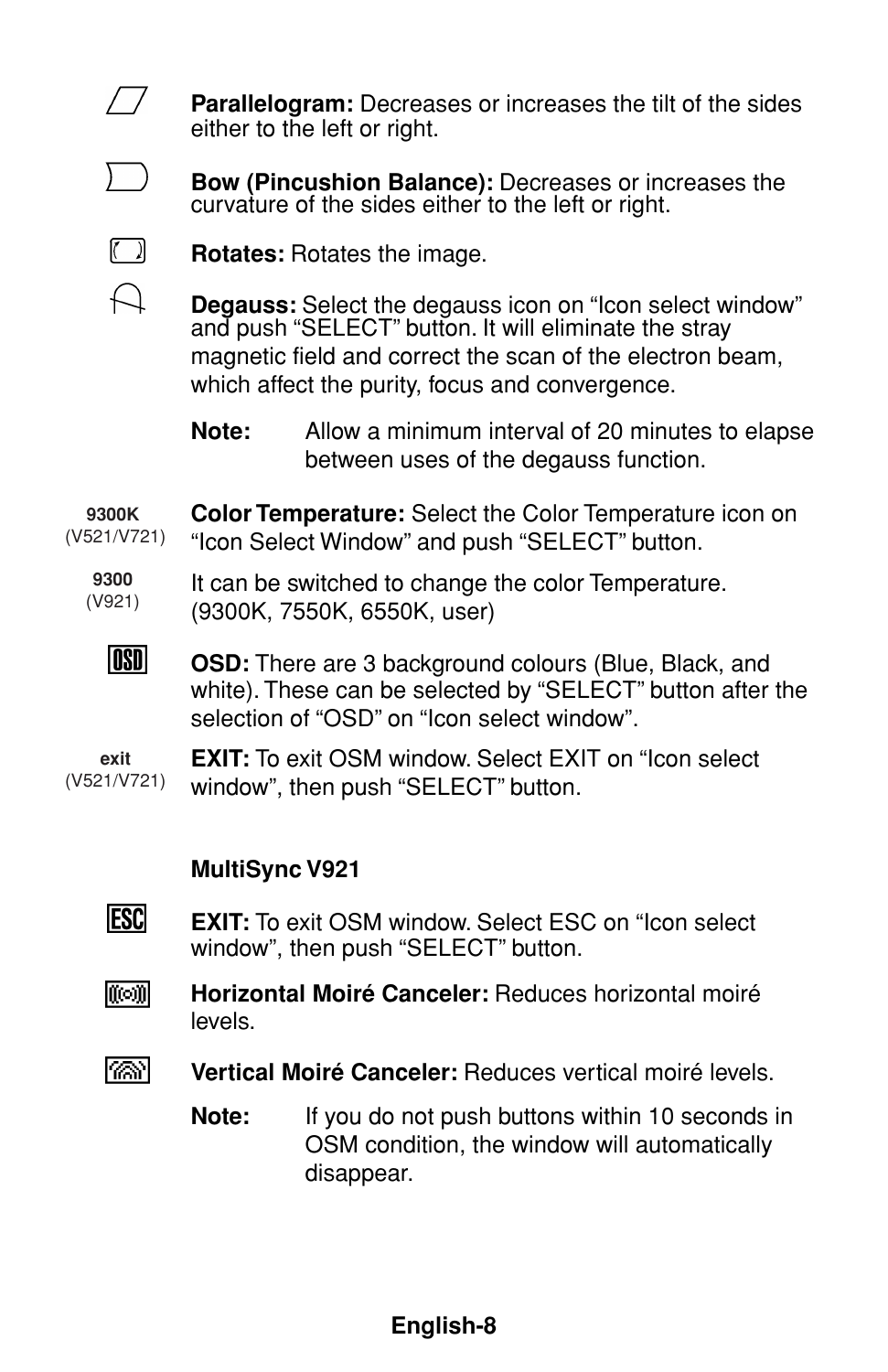## **Recommended use**

#### Safety Precautions and Maintenance



FOR OPTIMUM PERFORMANCE, PLEASE NOTE THE FOLLOWING WHEN SETTING UP AND USING THE MULTISYNC V SERIES COLOUR MONITOR:



- **DO NOT OPEN THE MONITOR.** There are no user serviceable parts inside and opening or removing covers may expose you to dangerous shock hazards or other risks. Refer all servicing to qualified service personnel.
- Use the monitor in a clean, dry area.
- Do not spill any liquids into the cabinet or use your monitor near water.
- Do not insert objects of any kind into the cabinet slots, as the may touch dangerous voltage points, which can be harmful or fatal or may cause electric shock, fire or equipment failure.
- Do not place any heavy objects on the power cord. Damage to the cord may cause shock or fire.
- Do not place this product on a sloping or unstable cart, stand or table, as the monitor may fall, causing serious damage to the monitor.
- Keep the monitor away from high capacity transformers, electric monitors and other devices such as external speakers or fans, which may create strong magnetic fields.
- If possible, position the monitor so that it is facing the east to minimize the effects of the earth's magnetic field.
- Changing the direction of the monitor while it is powered on may cause image discoloration. To correct this, turn the monitor off for 20 minutes before powering it back on.
- To separate the equipment from the power source you have to remove the plug from the inlet socket.
- When operating the MultiSync V Series with it is AC 220-240V worldwide power supply, use a power supply cord that matches the power supply voltage of the AC power outlet being used. The power supply cord you use must have been approved by and comply with the safety standards of your country. (Type H05VV-F should be used except in UK)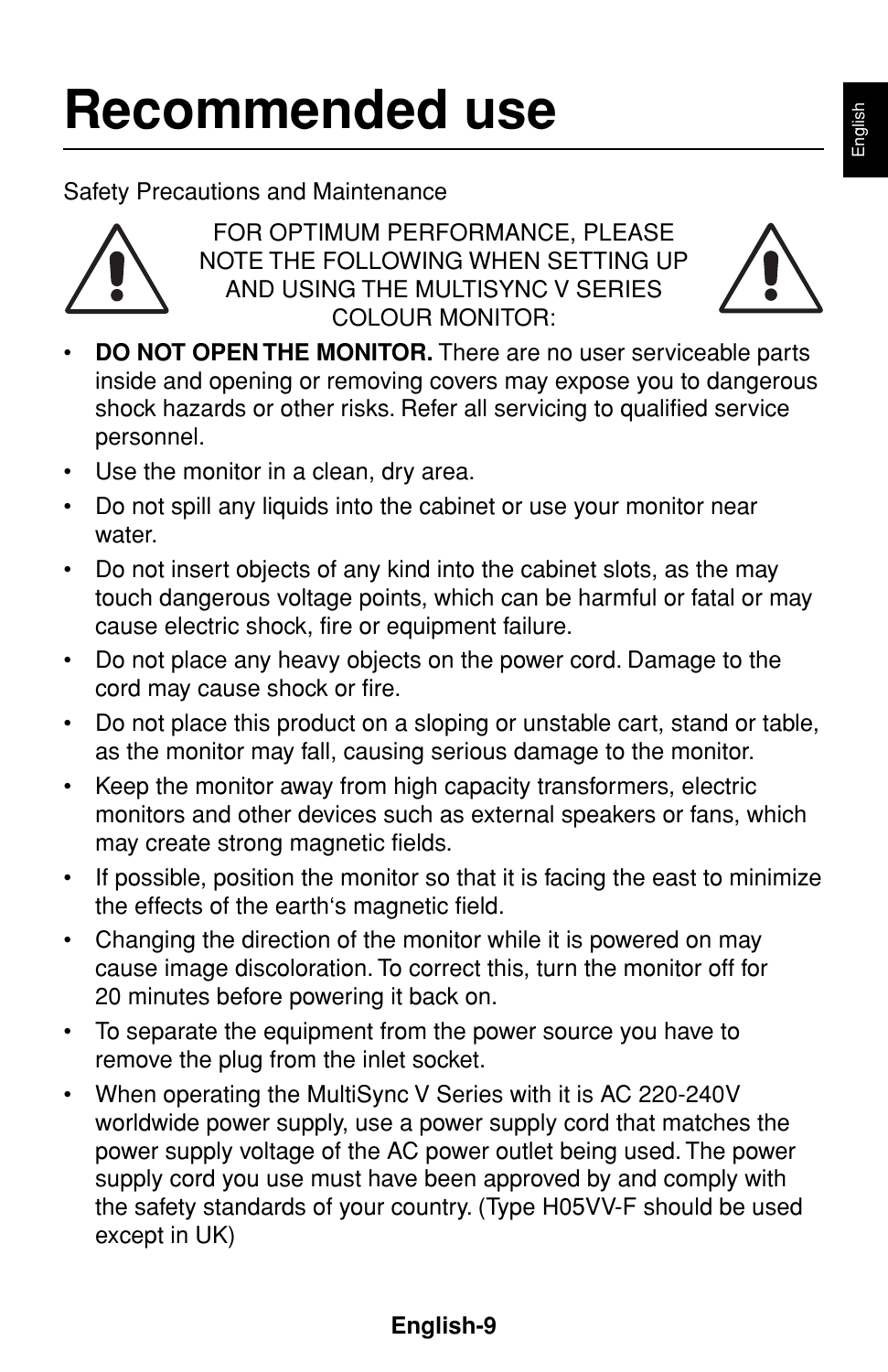• In UK, use a BS-approved power cord with molded plug having a black (5A) fuse installed for use with this monitor. If a power cord is not supplied with this monitor, please contact you supplier.

Immediately unplug your monitor from the wall outlet and refer servicing to qualified service personnel under the following conditions:

- When the power supply cord or plug is damaged.
- If liquit has been spilled, or objects have fallen into the monitor.
- If the monitor has been exposed to rain or water.
- If the monitor has been dropped or the cabinet damaged.
- If the monitor does not operate normally by following operating instructions.
	- Allow adequate ventilation around the monitor so that heat can properly dissipate. Do not block ventilated openings or place them monitor near a radiator or other heat sources. Do not put an thing on top of monitor.



- 
- The power cable connector is the primary means of detaching the system from the power supply. The monitor should be installed close to a power outlet which is easily accessible.
	- Handle with care when transporting. Save packaging for transporting.



CORRECT PLACEMENT AND ADJUSTMENT OF THE MONITOR CAN REDUCE EYE, SHOULDER AND NECK FATIGUE. CHECK THE FOLLOWING WHEN YOU POSITION THE MONITOR:



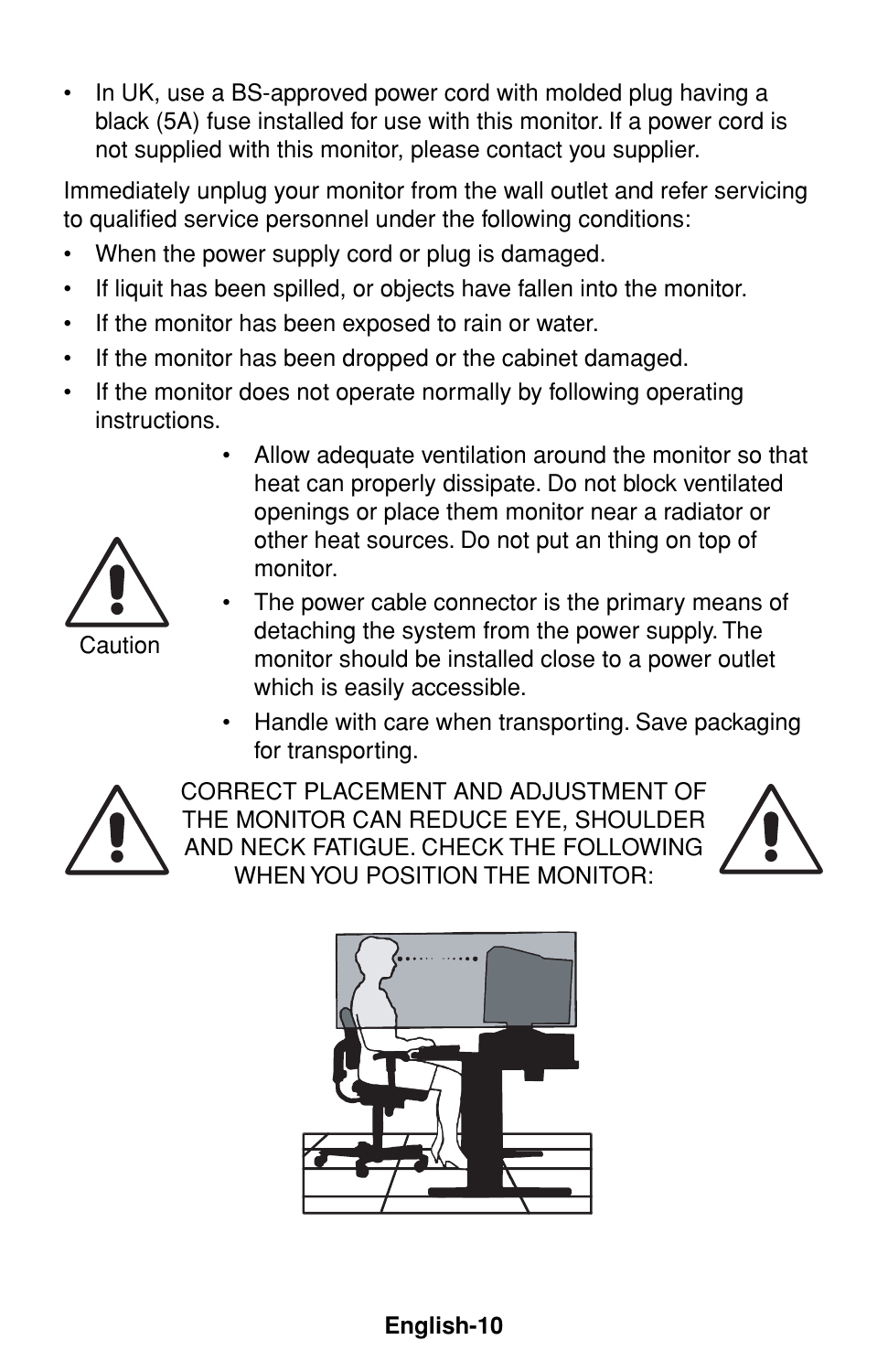- Adjust the monitor height so that the top of the screen is at or slightly below eye level. Your eyes should look slightly downward when viewing the middle of the screen.
- Position your monitor no closer than 30 cm and no further away than 70 cm from your eyes. The optimal distance is 45 cm.
- Rest your eyes periodically by focusing on an object at least 6 m away. Blink often.
- Position the monitor at a  $90^\circ$  Xangle to windows and other light sources to minimize glare and reflections. Adjust the monitor tilt so that ceiling lights do not reflect on your screen.
- If reflected light makes it hard for you to see your screen, use an antiglare filter.
- Clean your monitor regularly. Use a lint-free, non-abrasive cloth and a non-alcohol, neutral, non-abrasive cleaning solution or glass cleaner to minimize dust.
- Adjust the monitoris brightness and contrast controls to enhance readability.
- Use a document holder placed close to the screen.
- Position whatever you are looking at most of the time (the screen or reference material) directly in front of you to minimize turning your head while you are typing.
- Get regular eye checkups.

### **Ergonomics**

To realize the maximum ergonomics benefits, we recommend the following:

- Adjust the brightness until the background raster disappears.
- Do not position the contrast controls to its maximum setting.
- Use the preset size and position controls with standard signals.
- Use the preset color setting and sides Left/Right controls.
- Use non-interlaced signals with a vertical refresh rate between 75-120Hz (V521/V721) and 75-160 Hz (V921).
- Do not use primary color blue on a dark background, as it is difficult to see and may produce eye fatigue due to insufficient contrast.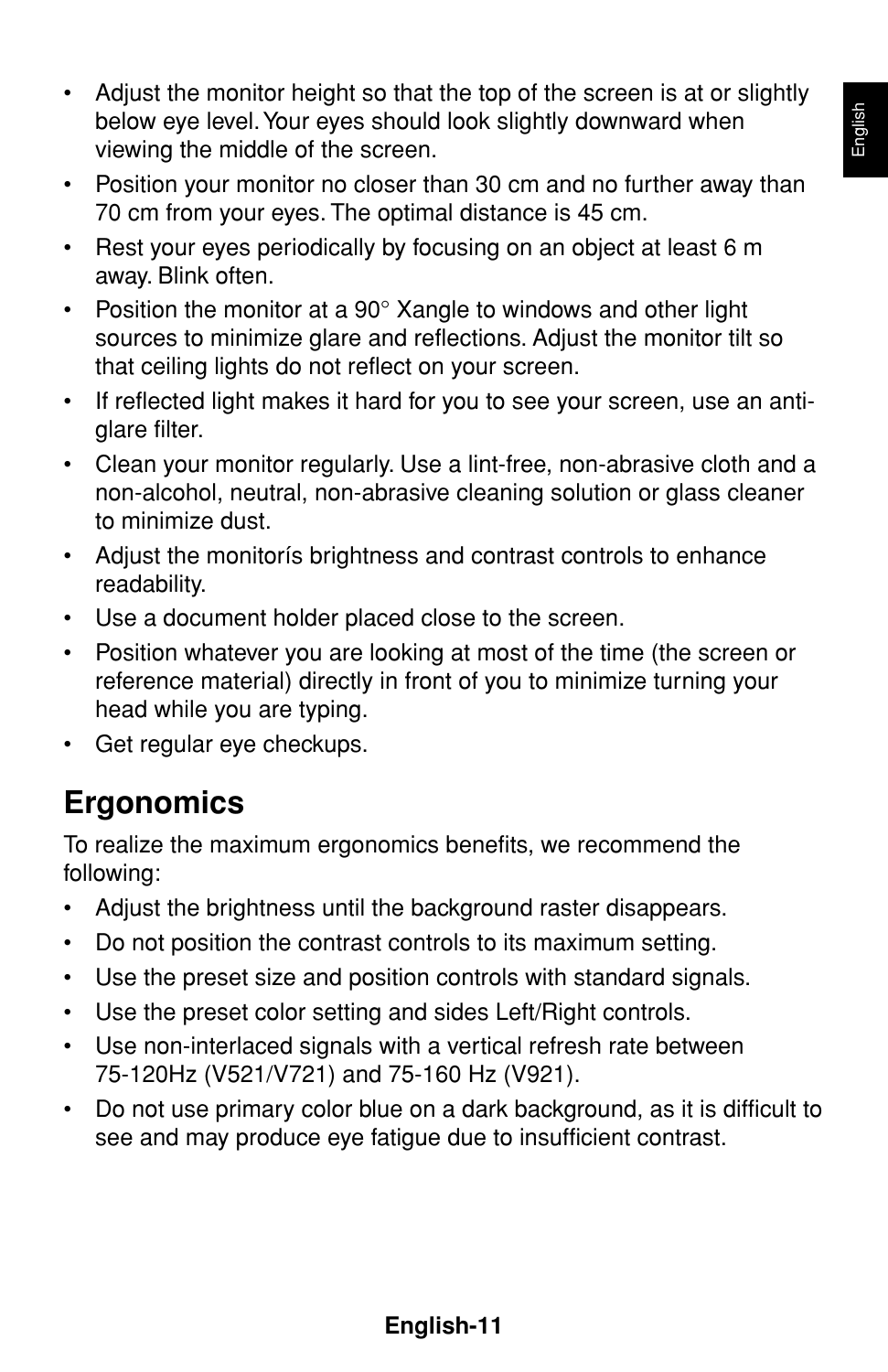## **Specifications**

| <b>Monitor Specifications</b>                                                                                                                    | <b>MultiSync V521</b>                                                                                                                                                            | <b>Notes</b>                                                                                                                                                                   |
|--------------------------------------------------------------------------------------------------------------------------------------------------|----------------------------------------------------------------------------------------------------------------------------------------------------------------------------------|--------------------------------------------------------------------------------------------------------------------------------------------------------------------------------|
| <b>Picture Tube</b><br>Diagonal:<br>Viewable Image Size:<br>Radius:                                                                              | 38 cm (15 inch)<br>35 cm (13.8 inch)<br>1080 mm                                                                                                                                  | 90° deflection,<br>0.28 mm trio dot pitch,<br>medium short persistence<br>phosphor, multi-layered,<br>anti-static screen coating,<br>semi-tint screen,<br>Invar Shadow Mask.   |
| Input Signal<br>Video:<br>Sync:                                                                                                                  | ANALOG 0.7 Vp-p/75 Ohms<br>Separate sync. TTL Level<br>Horizontal sync. Positive/Negative<br>Vertical sync. Positive/Negative<br>Composite sync. (Positive/Negative) (TTL Level) |                                                                                                                                                                                |
| Analog input:<br><b>Display Colours</b>                                                                                                          | Unlimited number of Colours                                                                                                                                                      | Depends on display card<br>used.                                                                                                                                               |
| <b>Synchronization Range</b><br>Horizontal:<br>Vertical:                                                                                         | 31 kHz to 70 kHz<br>55 Hz to 120 Hz                                                                                                                                              | Automatically<br>Automatically                                                                                                                                                 |
| <b>Resolutions Supported</b><br>Resolution based on horizontal and<br>vertical frequencies only                                                  | 640 x 480 @ 60 to 120 Hz<br>800 x 600 @ 55 to 110 Hz<br>832 x 624 @ 55 to 106 Hz<br>1024 x768 @ 55 to 87 Hz<br>1152 x 870 @ 55 to 77 Hz<br>1280 x 1024 @ 55 to 66 Hz             | Some systems may not<br>support all modes listed.<br><b>NEC-Mitsubishi Electronics</b><br>Display cites recommended<br>resolution at 85 Hz for<br>optimal display performance. |
| Active Display Area<br>Horizontal:<br>(Factory setting)<br>Vertical:                                                                             | 270 mm<br>203 mm                                                                                                                                                                 | Dependent upon signal<br>timing used, and does not<br>include border area.                                                                                                     |
| Active Display Area<br>(Full scan)                                                                                                               | 280 mm<br>210 mm                                                                                                                                                                 | Dependent upon signal<br>timing used, and does not<br>include border area.                                                                                                     |
| Power Supply                                                                                                                                     | AC 100 - 240V, 50 - 60 Hz                                                                                                                                                        |                                                                                                                                                                                |
| <b>Current Rating</b>                                                                                                                            | 1.3 A @ 100 - 240V                                                                                                                                                               |                                                                                                                                                                                |
| <b>Dimensions</b>                                                                                                                                | 360(W) x 380(H) x 381(D) mm                                                                                                                                                      |                                                                                                                                                                                |
| Weight                                                                                                                                           | 12.5 kg                                                                                                                                                                          |                                                                                                                                                                                |
| <b>Environmental Considerations</b><br><b>Operating Temperature:</b><br>Humidity:<br>Altitude:<br>Storage Temperature:<br>Humidity:<br>Altitude: | 0 °C to +35 °C<br>30% to 80%<br>0 to 3000 m<br>-20 °C to +60 °C<br>10% to 90%<br>0 to 13700 m                                                                                    |                                                                                                                                                                                |

**NOTE:** Technical specifications are subject to change without notice.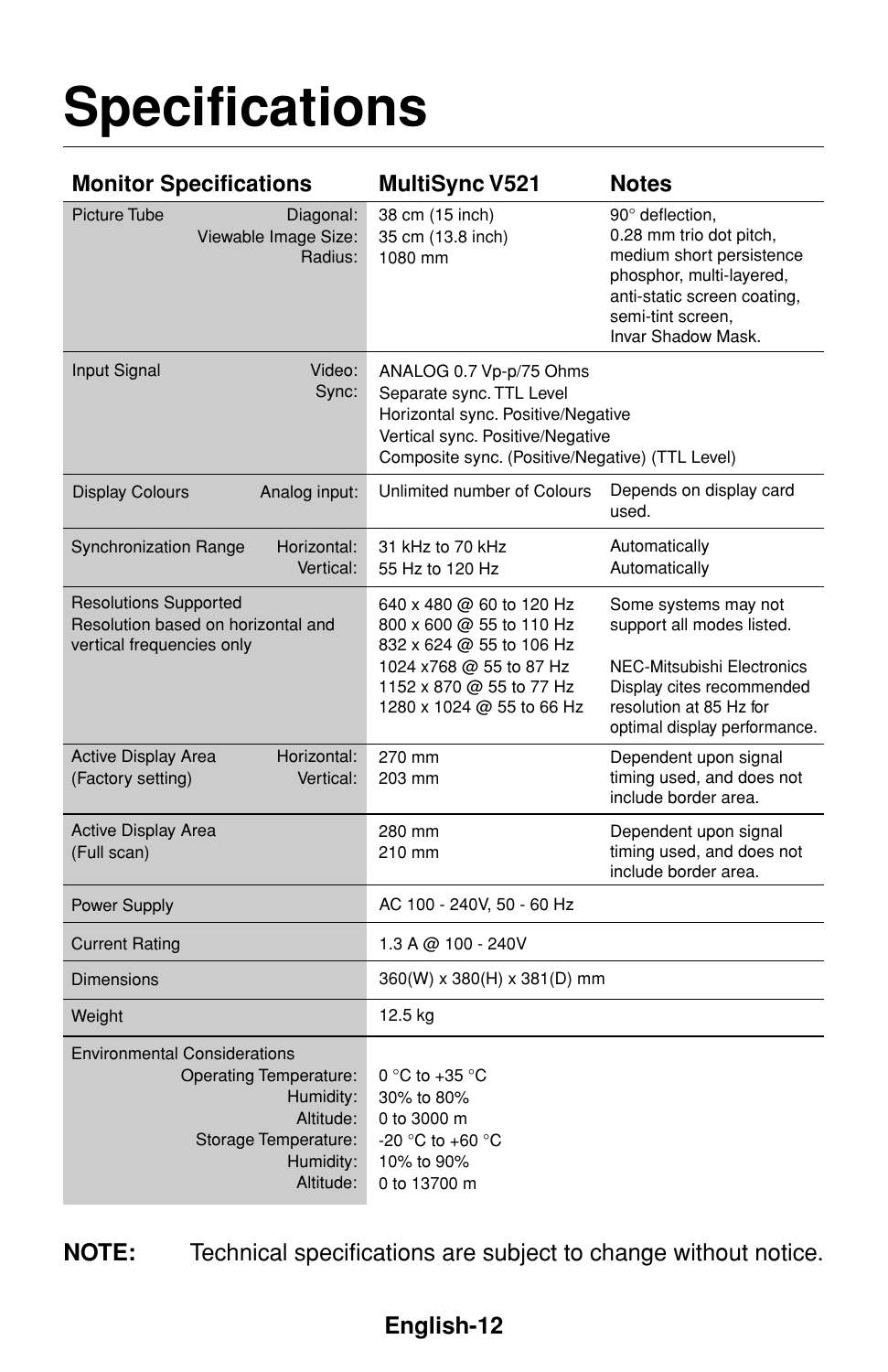| <b>Monitor Specifications</b>                                                                                                                    | <b>MultiSync V721</b>                                                                                                                                                            | <b>Notes</b>                                                                                                                                                                        |
|--------------------------------------------------------------------------------------------------------------------------------------------------|----------------------------------------------------------------------------------------------------------------------------------------------------------------------------------|-------------------------------------------------------------------------------------------------------------------------------------------------------------------------------------|
| <b>Picture Tube</b><br>Diagonal:<br>Viewable Image Size:<br>Radius:                                                                              | 43 cm (17 inch)<br>40.6 cm (16 inch)<br>1210 mm                                                                                                                                  | 90° deflection.<br>0.28 mm trio dot pitch,<br>medium short persistence<br>phosphor, multi-layered,<br>anti-static screen coating,<br>semi-tint screen.<br><b>Invar Shadow Mask.</b> |
| Video:<br>Input Signal<br>Sync:                                                                                                                  | ANALOG 0.7 Vp-p/75 Ohms<br>Separate sync. TTL Level<br>Horizontal sync. Positive/Negative<br>Vertical sync. Positive/Negative<br>Composite sync. (Positive/Negative) (TTL Level) |                                                                                                                                                                                     |
| Analog input:<br><b>Display Colours</b>                                                                                                          | Unlimited number of Colours                                                                                                                                                      | Depends on display card<br>used.                                                                                                                                                    |
| <b>Synchronization Range</b><br>Horizontal:<br>Vertical:                                                                                         | 31 kHz to 70 kHz<br>55 Hz to 120 Hz                                                                                                                                              | Automatically<br>Automatically                                                                                                                                                      |
| <b>Resolutions Supported</b><br>Resolution based on horizontal and<br>vertical frequencies only                                                  | 640 x 480 @ 60 to 120 Hz<br>800 x 600 @ 55 to 110 Hz<br>832 x 624 @ 55 to 106 Hz<br>1024 x768 @ 55 to 87 Hz<br>1152 x 870 @ 55 to 77 Hz<br>1280 x 1024 @ 55 to 66 Hz             | Some systems may not<br>support all modes listed.<br>NEC-Mitsubishi Electronics<br>Display cites recommended<br>resolution at 85 Hz for<br>optimal display performance.             |
| <b>Active Display Area</b><br>Horizontal:<br>(Factory setting)<br>Vertical:                                                                      | 310 mm<br>232 mm                                                                                                                                                                 | Dependent upon signal<br>timing used, and does not<br>include border area.                                                                                                          |
| <b>Active Display Area</b><br>(Full scan)                                                                                                        | 325 mm<br>244 mm                                                                                                                                                                 | Dependent upon signal<br>timing used, and does not<br>include border area.                                                                                                          |
| <b>Power Supply</b>                                                                                                                              | AC 100 - 240V, 50 - 60 Hz                                                                                                                                                        |                                                                                                                                                                                     |
| <b>Current Rating</b>                                                                                                                            | $1.5 A @ 100 - 240V$                                                                                                                                                             |                                                                                                                                                                                     |
| <b>Dimensions</b>                                                                                                                                | 403(W) x 420(H) x 418(D) mm                                                                                                                                                      |                                                                                                                                                                                     |
| Weight                                                                                                                                           | 15.5 kg                                                                                                                                                                          |                                                                                                                                                                                     |
| <b>Environmental Considerations</b><br><b>Operating Temperature:</b><br>Humidity:<br>Altitude:<br>Storage Temperature:<br>Humidity:<br>Altitude: | 0 °C to +35 °C<br>30% to 80%<br>0 to 3000 m<br>-20 °C to +60 °C<br>10% to 90%<br>0 to 13700 m                                                                                    |                                                                                                                                                                                     |

**NOTE:** Technical specifications are subject to change without notice.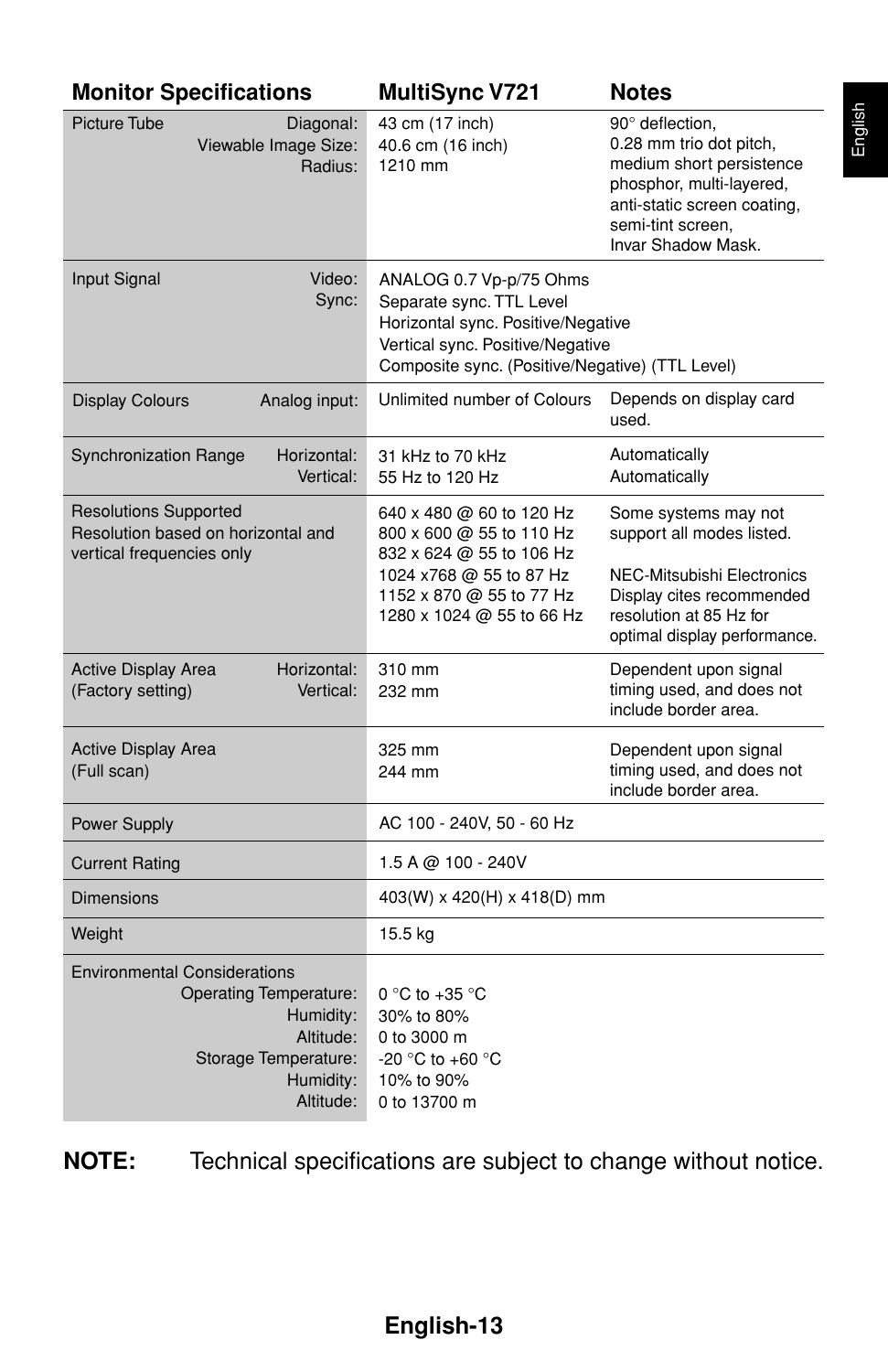| <b>Monitor Specifications</b>                                                                                                                    | <b>MultiSync V921</b>                                                                                                                                                                            | <b>Notes</b>                                                                                                                                                                                               |
|--------------------------------------------------------------------------------------------------------------------------------------------------|--------------------------------------------------------------------------------------------------------------------------------------------------------------------------------------------------|------------------------------------------------------------------------------------------------------------------------------------------------------------------------------------------------------------|
| Picture Tube<br>Diagonal:<br>Viewable Image Size:<br>Radius:                                                                                     | 48.3 cm (19 inch)<br>45.8 cm (18 inch)<br>1360 mm                                                                                                                                                | 90° deflection.<br>0.26 mm trio dot pitch,<br>medium short persistence<br>phosphor, multi-layered,<br>anti-static screen coating.<br>semi-tint screen,<br>Invar Shadow Mask and<br>OptiClear creen surface |
| Input Signal<br>Video:<br>Sync:                                                                                                                  | ANALOG 0.7 Vp-p/75 Ohms<br>Separate sync. TTL Level<br>Horizontal sync. Positive/Negative<br>Vertical sync. Positive/Negative<br>Composite sync. (Positive/Negative) (TTL Level)                 |                                                                                                                                                                                                            |
| <b>Display Colours</b><br>Analog input:                                                                                                          | Unlimited number of Colours                                                                                                                                                                      | Depends on display card<br>used.                                                                                                                                                                           |
| <b>Synchronization Range</b><br>Horizontal:<br>Vertical:                                                                                         | 31 kHz to 96 kHz<br>55 Hz to 160 Hz                                                                                                                                                              | Automatically<br>Automatically                                                                                                                                                                             |
| <b>Resolutions Supported</b><br>Resolution based on horizontal and<br>vertical frequencies only                                                  | 640 x 480 @ 60 to 160 Hz<br>800 x 600 @ 55 to 153Hz<br>832 x 624 @ 55 to 144 Hz<br>1024 x768 @ 55 to 120Hz<br>1152 x 870 @ 55 to 105 Hz<br>1280 x 1024 @ 55 to 89Hz<br>1600 x 1200 @ 55 to 76 Hz | Some systems may not<br>support all modes listed.<br><b>NEC-Mitsubishi Electronics</b><br>Display cites recommended<br>resolution at 85 Hz for                                                             |
| Horizontal:<br><b>Active Display Area</b><br>(Factory setting)<br>Vertical:                                                                      | 356 mm<br>267 mm                                                                                                                                                                                 | optimal display performance.<br>Dependent upon signal<br>timing used, and does not<br>include border area.                                                                                                 |
| Active Display Area<br>(Full scan)                                                                                                               | 366 mm<br>274 mm                                                                                                                                                                                 | Dependent upon signal<br>timing used, and does not<br>include border area.                                                                                                                                 |
| Power Supply                                                                                                                                     | AC 100 - 240V, 50 - 60 Hz                                                                                                                                                                        |                                                                                                                                                                                                            |
| <b>Current Rating</b>                                                                                                                            | 2.2 A @ 100 - 240V                                                                                                                                                                               |                                                                                                                                                                                                            |
| <b>Dimensions</b>                                                                                                                                | 442(W) x 453(H) x 455(D) mm                                                                                                                                                                      |                                                                                                                                                                                                            |
| Weight                                                                                                                                           | 20.0 kg                                                                                                                                                                                          |                                                                                                                                                                                                            |
| <b>Environmental Considerations</b><br><b>Operating Temperature:</b><br>Humidity:<br>Altitude:<br>Storage Temperature:<br>Humidity:<br>Altitude: | 0 °C to +35 °C<br>30% to 80%<br>0 to 3000 m<br>-20 °C to +60 °C<br>10% to 90%<br>0 to 13700 m                                                                                                    |                                                                                                                                                                                                            |

**NOTE:** Technical specifications are subject to change without notice.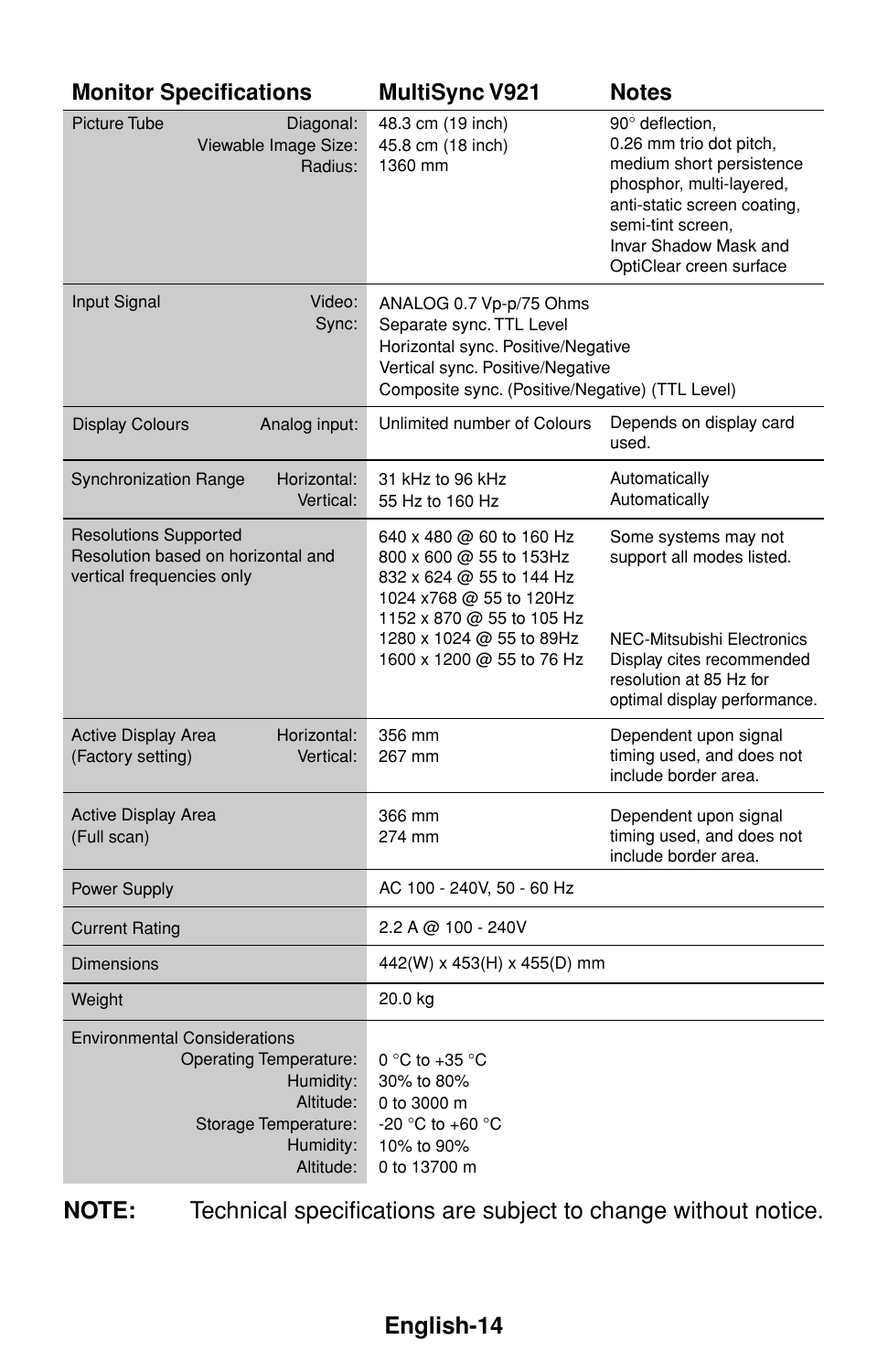### **Features**

**OptiClear Screen Surface (MultiSync V921 Monitor only):** Reduces reflection and glare and increases contrast without sacrificing focus level, clarity or brightness. Along with the flat square technology CRT, a high contrast screen with 0.26 mm trio dot pitch delivers crisp, clean text and graphics.

**Invar shadow Mask:** Holes in the thin metal sheet behind the glass of the CRT surface correspond to each phosphor dot on the inner surface of the CRT's faceplate, allowing the correct electron beam (red, green, blue) to hit the correct color phosphor for improved focus, brightness and color.

**Dual Dynamic Beam Focus (MultiSync V721 and V921 Monitor only):** Provides precise, continuous focus adjustment of the electron beams and optimum image quality, even to the far edge of the screen.

**Color Control System:** Allows you to adjust between three color settings on your display to match your personal preference.

**OSM (On-Screen Manager) Controls:** Allow you to quickly and easily adjust all elements of your screen image via simple to use on-screen menus.

**ErgoDesign Features:** Enhance human ergonomics to improve the working environment, protect the health of the user and save money and is compliant with TCO'99 and MPRII for lower emissions.

**Plug and Play:** The Microsoft® solution with the Windows® 95/98/2000 operating system facilitates setup and installation by allowing the monitor to send its capabilities (such as screen size and resolutions supported) directly to your computer, automatically optimizing display performance.

**IPM (Intelligent Power Manager) System:** Provides innovative powersaving methods that allow the monitor to shift to a lower power consumption level when on but not in use, saving your monitor energy costs, reducing emissions and lowering the air conditioning costs of the workplace and is compliant with TCO'99, VESA DPMS and EPA ENERGYSTAR®.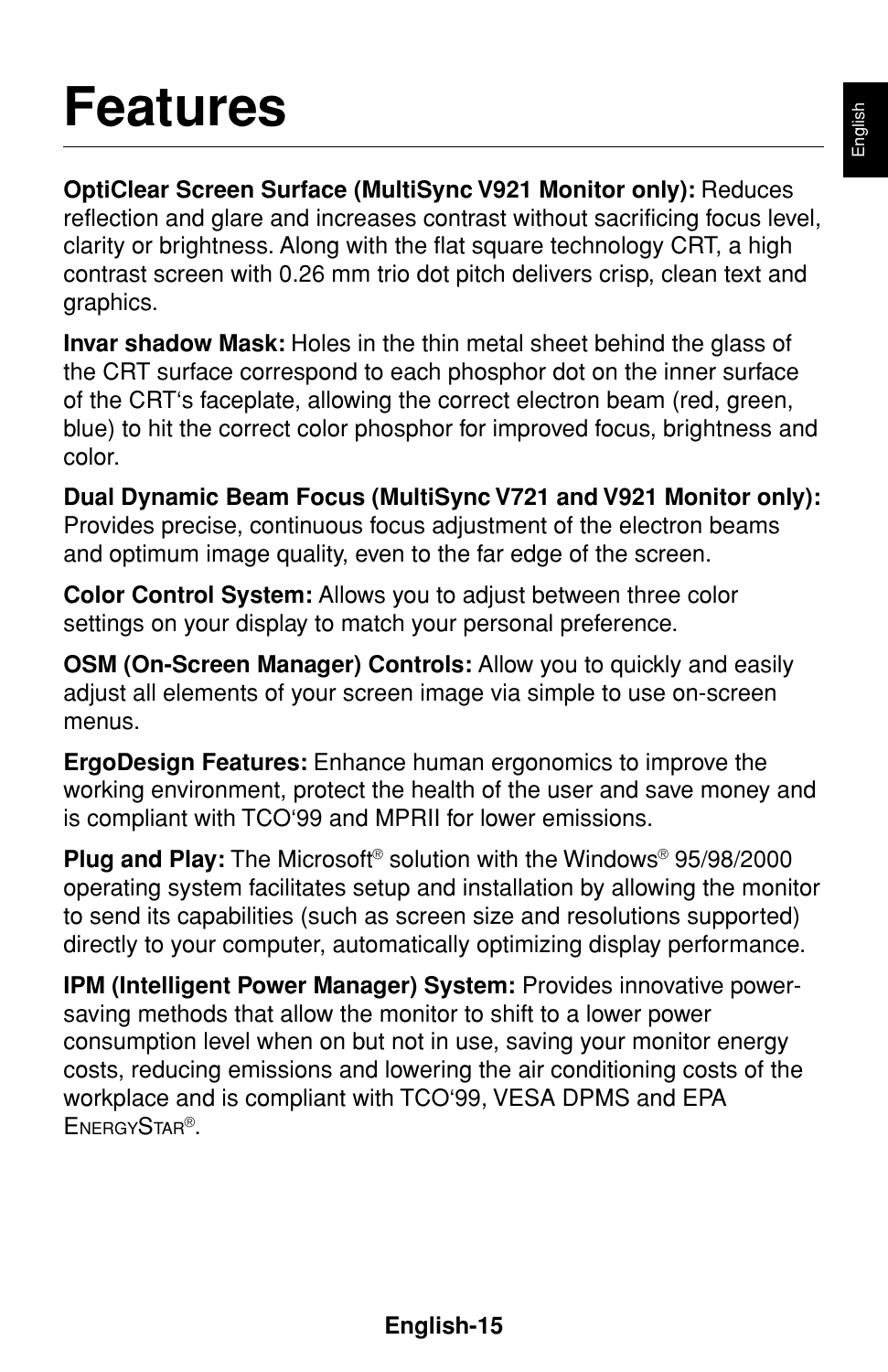| <b>Mode</b>                |          | <b>LED Indicator Power Saving</b>    |
|----------------------------|----------|--------------------------------------|
| On                         | Green    | None                                 |
| Off<br>(IPM Mode           | Orange   | Maximum<br>(<5 Watts, Slow Recovery) |
| Off<br>(Power Switch, Off) | No Light | No Power Used (Fully Off)            |

**Reduced Magnetic Field Technology:** Reduces magnetic and alternating electric field emissions and static electricity, addressing ergonomic concerns regarding potential risks from extended computer monitor use and is compliant with MPRII and TCO'99.

**Multiple Frequency Technology:** Automatically adjusts monitor to the display card's scanning frequency, thus displaying the resolution required.

**FullScan Capability:** Allows you to use the entire screen area in most resolutions, significantly expanding image size.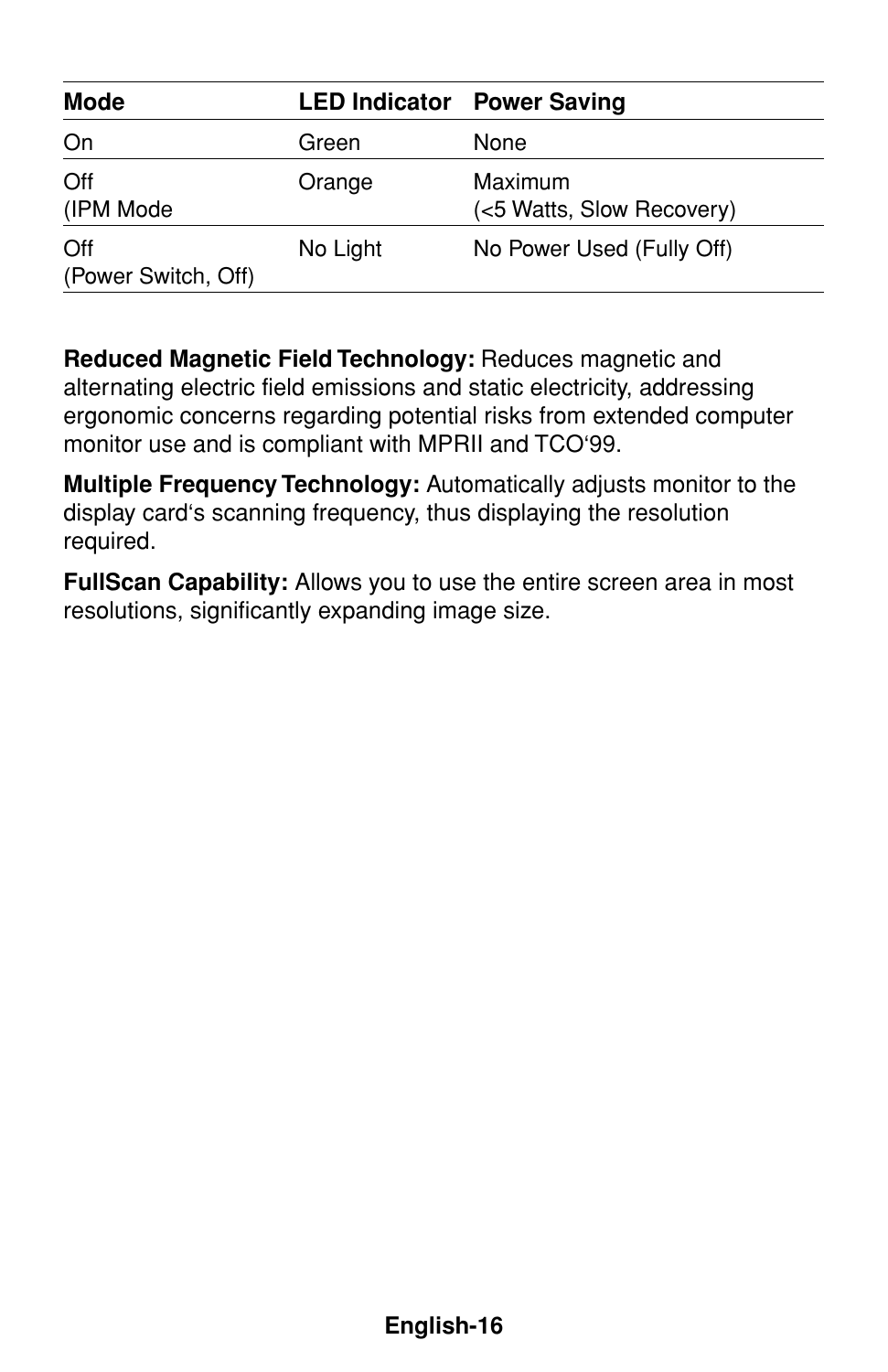#### **No Picture**

- The display card should be completely seated in its slot.
- Power Switch and computer power switch should be in the ON position.
- The signal cable should be completely connected to the display card/ computer.
- Check the connector for bent or pushed-in pins.

#### **Image is scrolling or unstable**

- Signal cable should be completely attached to the computer.
- Check the pin assignment and signal timing of your monitor and display card with respect to the recommended timing and pin assignment.
- If the MAC adapter is used, check for proper connection or make sure the display card is MAC compatible and that the card is properly seated in the computer.

#### **LED on the monitor is not lit (no green or orange color can be seen)**

• Power Switch should be in the ON position and the power cord should be connected.

#### **Picture is fuzzy or Color looks blotchy**

- (V521/V721) Adjust the Brightness and Contrast Controls.
- (V921) If the picture is fuzzy, adjust the Moire Canceler Control.
- Access the Degauss Control through OSM. Activate the Degauss Control.

**CAUTION:** A minimum interval of 20 minutes should exist before the Degauss Function is used a second time.

#### **Picture bounces or a waving pattern is present in the picture**

• Move electrical devices that may be causing electrical interference away from the monitor.

#### **Edges of the display image are not square**

- Use the OSM Geometry Controls to straighten the edges.
- If possible, position the front of the monitor facing east.

#### **Display image is not centered, too small, or too large**

• Use the OSM Size and Position controls to adjust the image.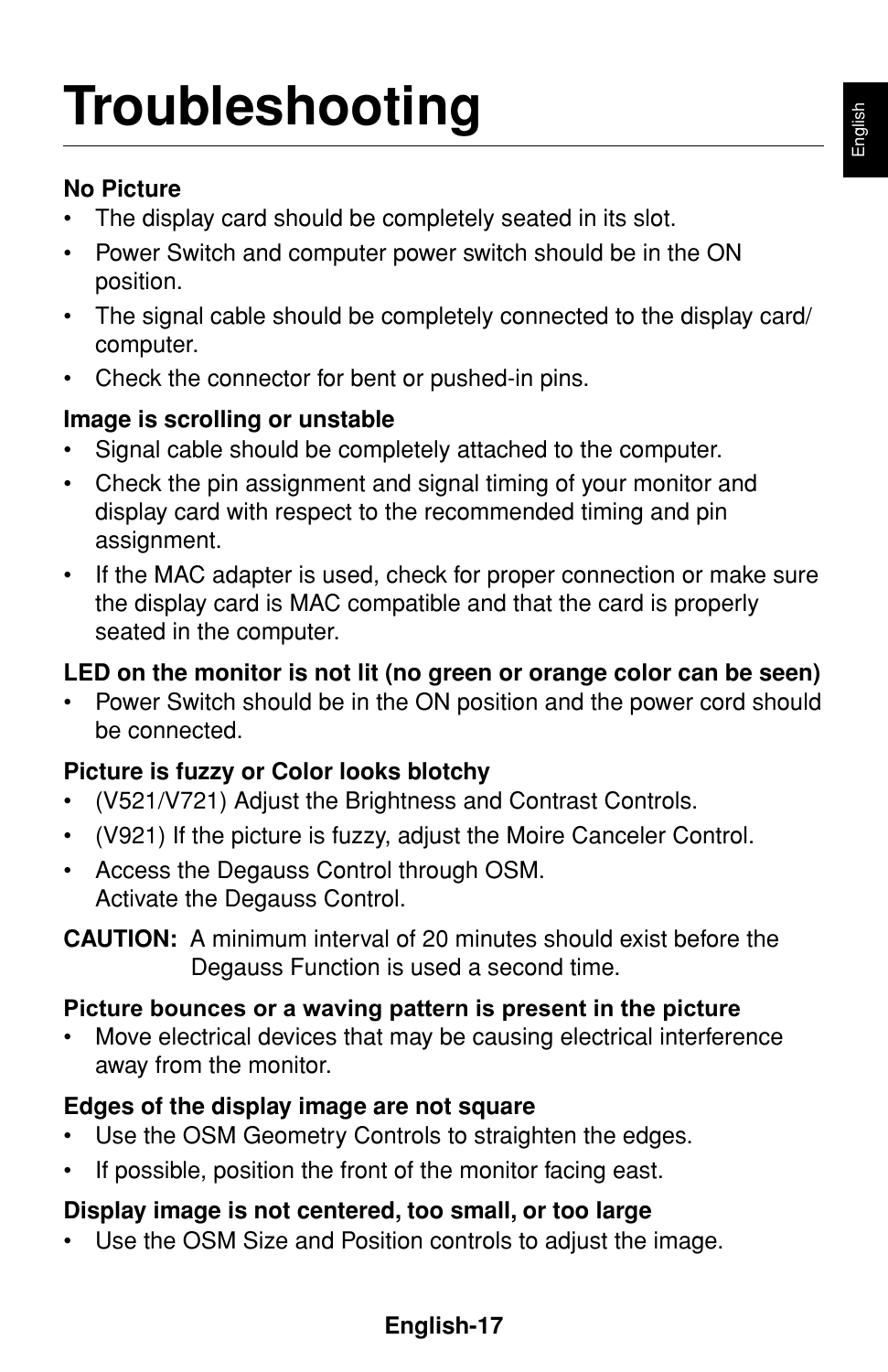## **TCO'99**

Congratulation! You have just purchased a TCO'99 approved and labeled product! Your choice has provided you with a product developed for professional use. Your purchase has also contributed to reducing the burden on the environment and also to the further development of environmentally adapted electronics products.



#### **Why do we have environmentally labelled computers?**

In many countries, environmental labelling has become an established method for encouraging the adaptation of goods and services to the environment. The main problem, as far as computers and other electronics equipment are concerned, is that environmentally harmful substances are used both in the products and during the manufacturing. Since it has not been possible for the majority of electronics equipment to be recycled in a satisfactory way, most of these potentiall y damaging substances sooner or later enter Nature.

There are also other characteristics of a computer, such as energy consumption levels, that are important from the viewpoints of both the work (Internal) and natural (external) environments. Since all methods of conventional electricity generation have a negative effect on the environment (acidic and climate-influencing emissions, radioactive waste, etc.), it is vital to conserve energy.

Electronics equipment in offices consume an enormous amount of energy since they are often left running continuously.

#### **What does labelling involve?**

This product meets the requirements for the TCO'99 scheme which provides for international and environmental labelling of personal computers. The labelling scheme was developed as a joint effort by the TCO (The Swedish Confederation of Professional Employees), Svenska Naturskyddsforeningen (The Swedish Society for Nature Conservation) and statens Energimyndighet (The Swedish National Energy Administration).

The requirements cover a wide range of issues: environment, ergonomics, usability, emission of electrical and magnetic fields, energy consumption and electrical and fire safety.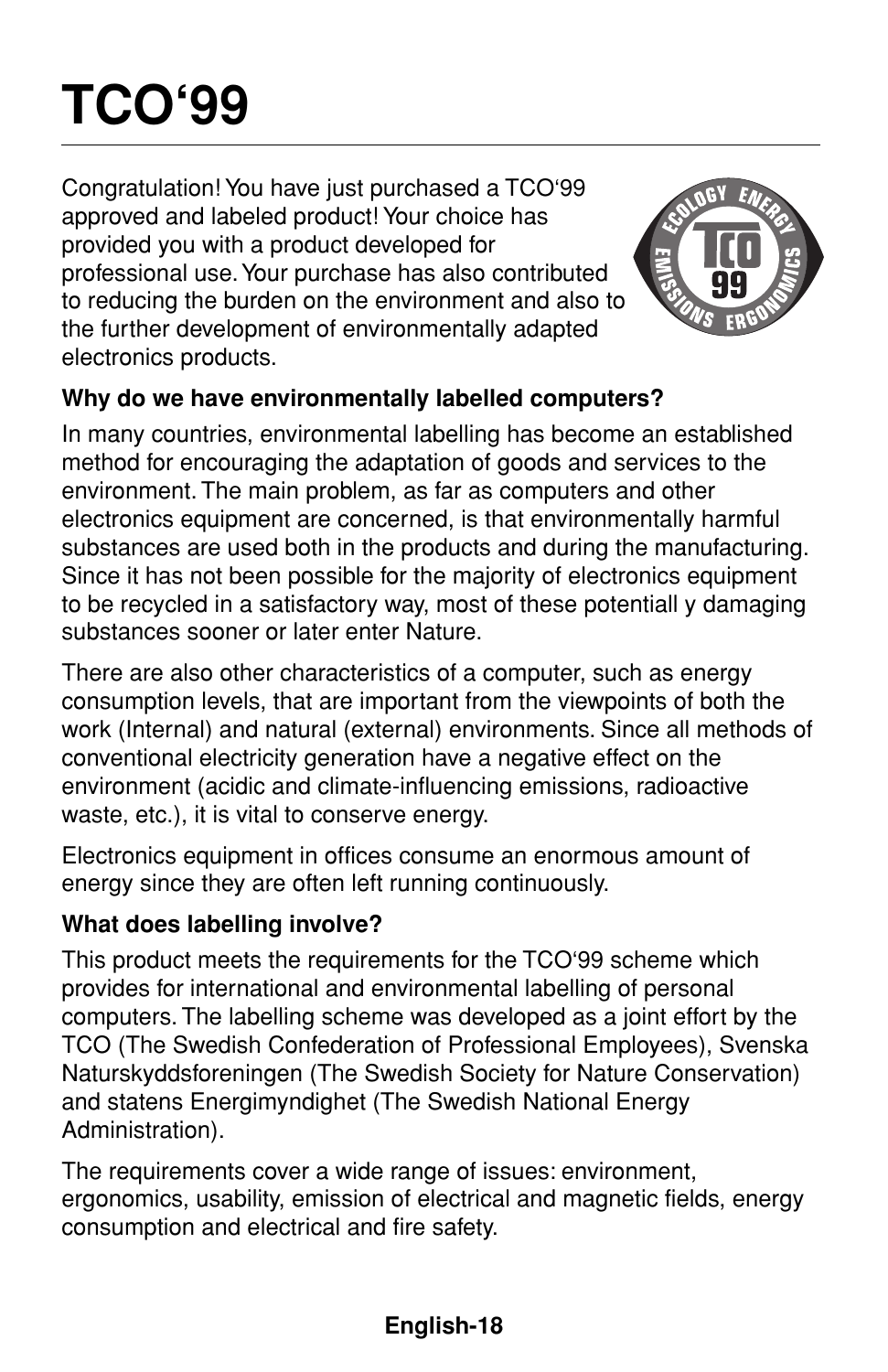English

The environmental demands concern restrictions on the presence and use of heavy metals, brominated and chlorinated flame retardants, CFCs (freons) and chlorinated solvents, among other things. The product must be prepared for recycling and the manufacturer is obliged to have an environmental plan which must be adhered to in each country where the company impl ements i ts operational policy. The energy requirements include a demand that the computer and/or display, after a certain period of inactivity, shall reduce its power consumption to a lower level in one or more stages. The length of time to reactivate the computer shall be reasonable for the user.

Labelled products must meet strict environmental demands, for example, in respect of the reduction of electric and magnetic fields, physical and visual ergonomics and good usability.

### **Environmental Requirements**

#### **Flame retardants**

Flame retardants are present in printed circuit boards, cables, wires, casings and housings. In turn, they delay the spread of fire. Up to thirty percent of the plastic in a computer casing can consist of flame retar ant substances. Most flame retardants contain bromine or chloride and these are related to another group of environmental toxins, PCB's, which are suspected to give rise to severe health effects, including reproductive damage in fisheating birds and mammals, due to the bio-accumulative\* processes. Flame re t a rdants have been found in human blood and researchers fear that disturbances in foetus development may occur.

TCO'99 demand requires that plastic components weighing more than 25 grams must not contain flame retardants with organically bound chlorine and bromine.

Flame retardants are allowed in the printed circuit boards since no substitutes are available.

#### **Lead\*\***

Lead can be found in picture tubes, display screens, solders and capacitors. Lead damages the nervous system and in higher doses, causes lead poisoning.

TCO'99 requirement permits the inclusion of lead since no replacement has yet been developed.